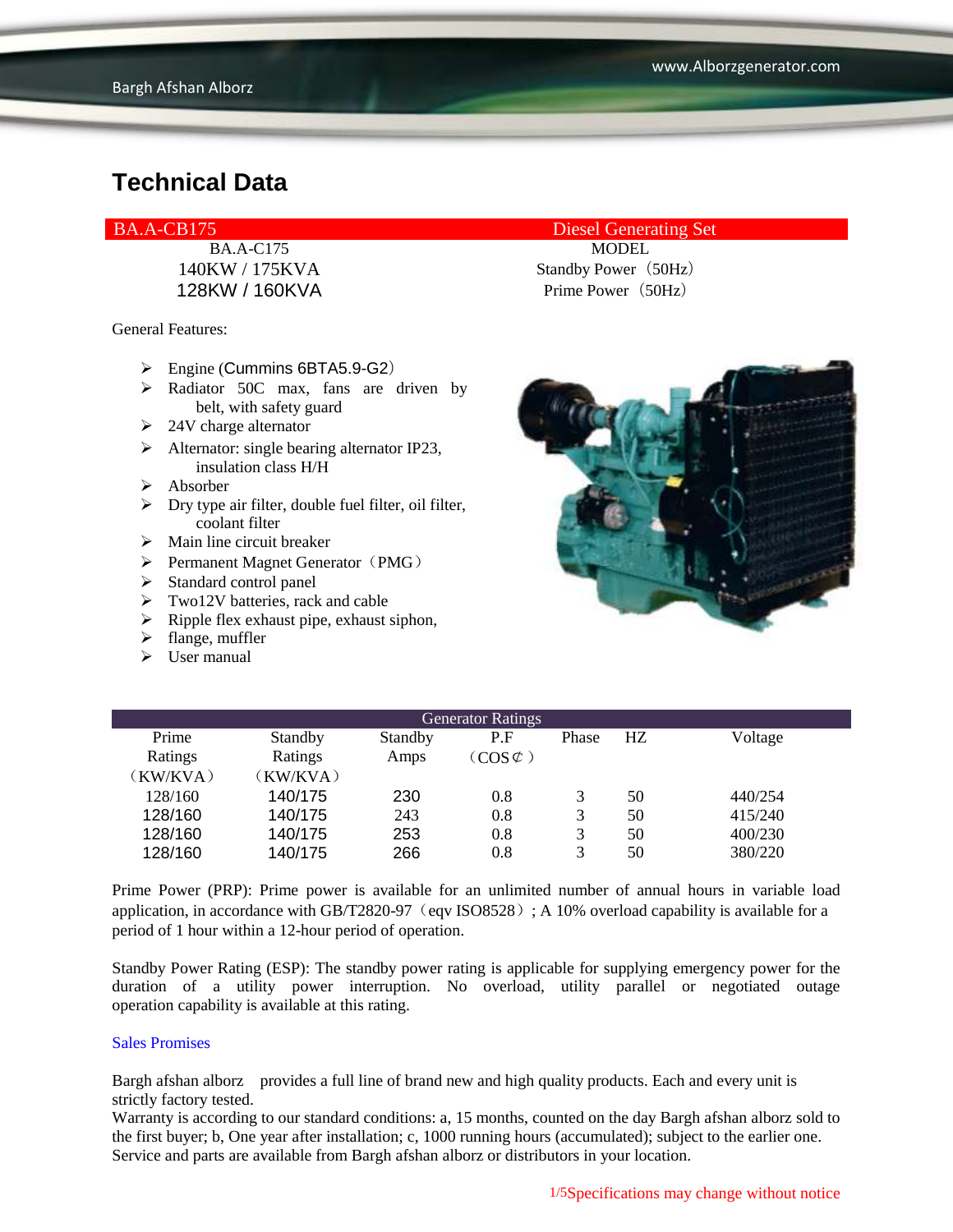| <b>BA.A-CB175</b>                | <b>Diesel Generating Set</b> |  |  |  |  |  |
|----------------------------------|------------------------------|--|--|--|--|--|
| <b>ENGINE DATA</b>               |                              |  |  |  |  |  |
| Manufacturer / Model:            | Cummins 4BTA8.3-G2, 4-cycle  |  |  |  |  |  |
| Air Intake System:               | Turbo, water/air cooling     |  |  |  |  |  |
| Fuel System:                     | PB type fuel pump            |  |  |  |  |  |
| <b>Cylinder Arrangement:</b>     | 6 in line                    |  |  |  |  |  |
| Displacement:                    | 8.3L                         |  |  |  |  |  |
| Bore and Stroke:                 | $114*135$ (mm)               |  |  |  |  |  |
| <b>Compression Ratio:</b>        | 17.0:1                       |  |  |  |  |  |
| Rated RPM:                       | 1500rpm                      |  |  |  |  |  |
| Max. Standby Power at Rated RPM: | 140KW/190HP                  |  |  |  |  |  |
| Governor Type:                   | Electronic                   |  |  |  |  |  |
| <b>Exhaust System</b>            |                              |  |  |  |  |  |
| <b>Exhaust Gas Flow:</b>         | 34.7 <sub>ms</sub> /min      |  |  |  |  |  |
| <b>Exhaust Temperature:</b>      | 570°C                        |  |  |  |  |  |
| <b>Max Back Pressure:</b>        | 10kPa                        |  |  |  |  |  |
| Air Intake System                |                              |  |  |  |  |  |
| Max Intake Restriction:          | 6kPa                         |  |  |  |  |  |
| Consumption:                     | 12.4 <sub>ms/min</sub>       |  |  |  |  |  |
| Air Flow:                        | 238m <sub>3</sub> /min       |  |  |  |  |  |
|                                  | <b>Fuel System</b>           |  |  |  |  |  |
| 100% (Prime Power) Load:         | 36 L/h                       |  |  |  |  |  |
|                                  | Oil System                   |  |  |  |  |  |
| Total Oil Capacity:              | 27.6L                        |  |  |  |  |  |
| Oil Consumption:                 | ≤4g/kwh                      |  |  |  |  |  |
| Engine Oil Tank Capacity:        | 24L                          |  |  |  |  |  |
| Oil Pressure at Rated RPM:       | 276-414kPa                   |  |  |  |  |  |
| <b>Cooling System</b>            |                              |  |  |  |  |  |
| <b>Total Coolant Capacity:</b>   | 34L                          |  |  |  |  |  |
| Thermostat:                      | 82-95°C                      |  |  |  |  |  |
| Max Water Temperature:           | 104°C                        |  |  |  |  |  |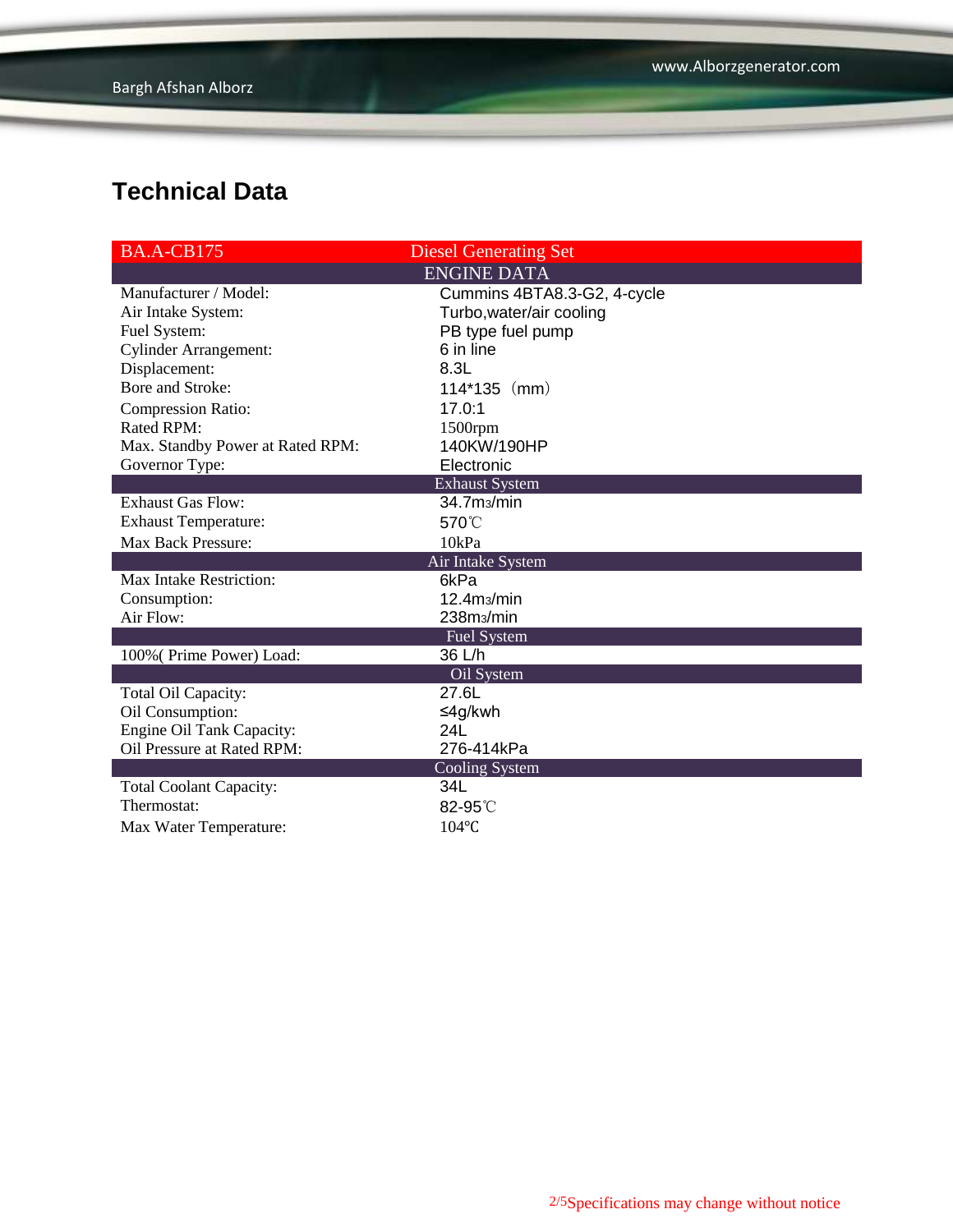| <b>BA.A-CB175</b>                                                                          | <b>Diesel Generating Set</b>             |  |  |  |  |  |
|--------------------------------------------------------------------------------------------|------------------------------------------|--|--|--|--|--|
| <b>ALTERNATOR SPECIFICATION</b>                                                            |                                          |  |  |  |  |  |
| <b>GENERAL DATA</b>                                                                        |                                          |  |  |  |  |  |
| Compliance with GB755, BS5000, VDE0530, NEMAMG1-22, IED34-1, CSA22.2 and AS1359 standards. |                                          |  |  |  |  |  |
| <b>Alternator Data</b>                                                                     |                                          |  |  |  |  |  |
| Number of Phase:                                                                           | 3                                        |  |  |  |  |  |
| Connecting Type:                                                                           | 3 Phase and 4 Wires, "Y" type connecting |  |  |  |  |  |
| Number of Bearing:                                                                         | 1                                        |  |  |  |  |  |
| <b>Power Factor:</b>                                                                       | 0.8                                      |  |  |  |  |  |
| Protection Grade:                                                                          | IP23                                     |  |  |  |  |  |
| Altitude:                                                                                  | $\leq 1000m$                             |  |  |  |  |  |
| <b>Exciter Type:</b>                                                                       | Brushless, self-exciting                 |  |  |  |  |  |
| Insulation Class, Temperature Rise:                                                        | H/H                                      |  |  |  |  |  |
| Telephone Influence Factor (TIF):                                                          | $50$                                     |  |  |  |  |  |
| THF:                                                                                       | $<$ 2%                                   |  |  |  |  |  |
| Voltage Regulation, Steady State:                                                          | $\leq \pm 1\%$                           |  |  |  |  |  |
| <b>Alternator Capacity:</b>                                                                | <b>175KVA</b>                            |  |  |  |  |  |
| <b>Alternator Efficiencies:</b>                                                            | 92.3%                                    |  |  |  |  |  |
| Air Cooling Flow:                                                                          | $0.514 \, \text{m}$ <sub>3</sub> /s      |  |  |  |  |  |
|                                                                                            | <b>GENERATING SET DATA</b>               |  |  |  |  |  |
| <b>Voltage Regulation:</b>                                                                 | $\geq \pm 5\%$                           |  |  |  |  |  |
| Voltage Regulation, Stead State:                                                           | $\leq \pm 1\%$                           |  |  |  |  |  |
| Sudden Voltage Warp (100% Sudden Reduce):                                                  | $\leq +25\%$                             |  |  |  |  |  |
| Sudden Voltage Warp (Sudden Increase):                                                     | $\leq$ -20%                              |  |  |  |  |  |
| Voltage Stable Time (100% Sudden Reduce):                                                  | $\leq 6S$                                |  |  |  |  |  |
| Voltage Stable Time (Sudden Increase)                                                      | $\leq 6S$                                |  |  |  |  |  |
| Frequency Regulation, Stead State:                                                         | $\leq 5\%$                               |  |  |  |  |  |
| Frequency Waving:                                                                          | ≤0.5%                                    |  |  |  |  |  |
| Sudden Frequency Warp (100% Sudden Reduce):                                                | $\leq +12\%$                             |  |  |  |  |  |
| Sudden Frequency Warp (Sudden Increase):                                                   | $\leq$ -10%                              |  |  |  |  |  |
| Frequency Recovery Time (100% Sudden Reduce):                                              | $\leq$ 5S                                |  |  |  |  |  |
| Frequency Recovery Time (Sudden Increase):                                                 | $\leq$ 5S                                |  |  |  |  |  |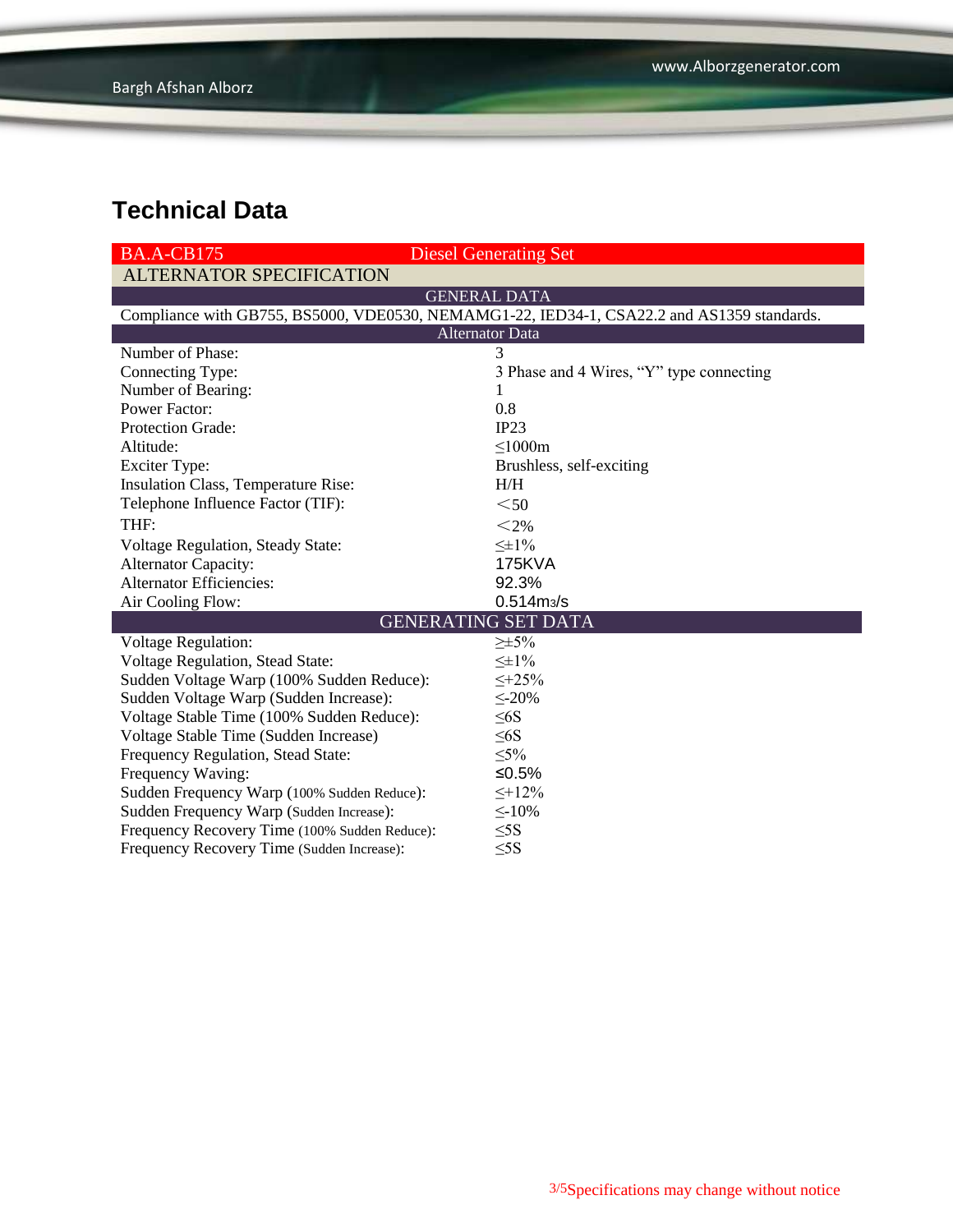| <b>BA.A-CB175</b>             | <b>Diesel Generating Set</b> |                                   |  |  |
|-------------------------------|------------------------------|-----------------------------------|--|--|
| <b>Options</b>                |                              |                                   |  |  |
| Engine                        | <b>Fuel System</b>           | <b>Control System</b>             |  |  |
| Heater 2KW & 4KW              | Daily Fuel Tank              | <b>Auto Control Panel</b>         |  |  |
| Battery Charger 3.5A & 7A     | <b>Base Fuel Tank</b>        | Remote Control Panel              |  |  |
|                               | <b>Water Separator</b>       | <b>Auto Transfer Switch (ATS)</b> |  |  |
|                               | <b>Fuel Level Sensor</b>     | <b>Paralleling System</b>         |  |  |
|                               |                              |                                   |  |  |
| Anti Condensation Heater      | Rainproof Type               | <b>Engine Parts Drawing List</b>  |  |  |
| Drop CT (For Paralleling)     | Soundproof Type              | <b>Spare Parts</b>                |  |  |
|                               | <b>Container Type</b>        |                                   |  |  |
| Dimension & Weight            |                              |                                   |  |  |
| <b>Standard Configuration</b> | With Base Fuel Tank          | Soundproof Type                   |  |  |
| (Open Type)                   |                              |                                   |  |  |
|                               | Overall Size: 2440 (mm)      | Overall Size: 3230 (mm)           |  |  |
|                               | *850 (mm) *1650 (mm)         | *1170 $(mm)$ *1800 $(mm)$         |  |  |
|                               | Weight: 1850kg               | Weight: 2400kg                    |  |  |
|                               |                              |                                   |  |  |